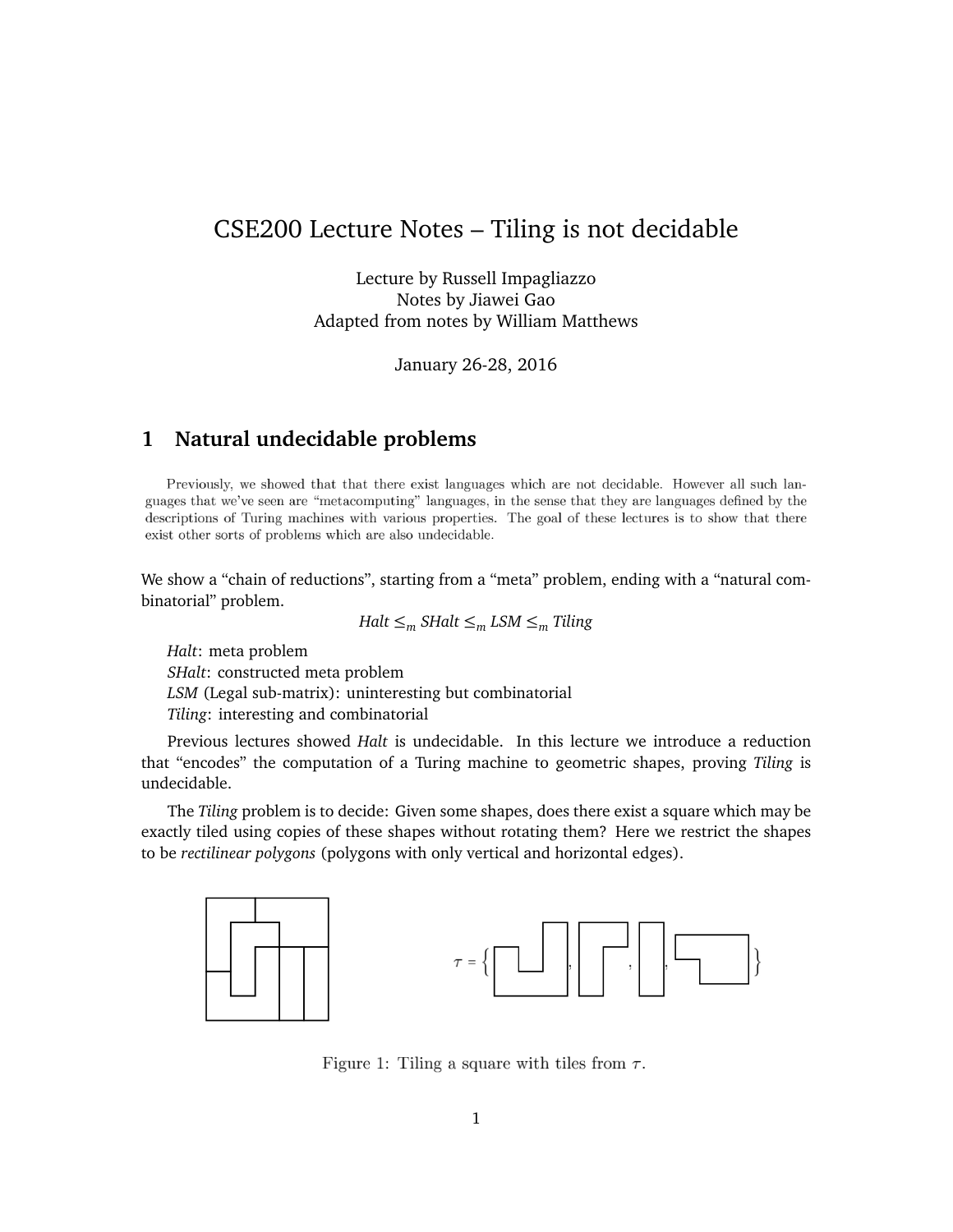The problem *SHalt* is a variation of the halting problem. *SHalt* =  $\{M \mid M$  is a 1-tape TM with one halt state  $q_H$ , and *M* accepts the empty input  $\lambda$  with an empty tape.}

## **2 Reduction from** *Halt* **to** *SHalt*

To decide whether  $(M, x) \in \text{Halt}$ , we construct a  $M'$  so that  $(M, x) \in \text{Halt}$  iff  $M' \in \text{SHalt}$ .

- 1. Construct  $M<sub>x</sub> =$ 
	- "Erase the input,
	- Write *x*,
	- Run *M*."
- 2. Convert  $M_x$  into a 1-tape TM  $M'_x$ .
- 3. Append a special halt state  $q_H$  and lines that say "Replace halt by erasing the tape and go to state  $q_H$ .

It is straightforward that

$$
(M, x) \in \text{Halt}
$$
\n
$$
\iff M \text{ halts on } x
$$
\n
$$
\iff M_x \text{ halts on } \lambda
$$
\n
$$
\iff M'_x \text{ halts on } \lambda
$$
\n
$$
\iff M'_x \text{ halts on } \lambda \text{ with an empty tape on state } Q_H
$$
\n
$$
\iff M' \in \text{SHalt}
$$

## **3 Reduction from** *SHalt* **to** *LSM*

The *tableau* for  $M'$  is a matrix with *T* rows and *T* columns, where *T* is the running time of  $M'$ . At time *i*, location *j*, the symbol on the tableau is either the symbol on the *j*<sup>th</sup>cell of tape at time *i*, if the head is not there, or  $(q \rightarrow \sigma)$ , where *q* is the state at time *i* and  $\sigma$  is the symbol on the *j* thcell of tape at time *i*.

Intuitively, at time *i*, a symbol on the  $j^{\text{th}}$ tape cell is decided by the  $j-1, j, j+1^{\text{th}}$ symbols at time *i* − 1. Because of this local property, we can create tiles of form

| $\sigma_{i-1}$<br>$\ddot{i}$ 1 | $\sigma_{i-1,i}$ | $\sigma_{i-1,i+1}$ |
|--------------------------------|------------------|--------------------|
|                                |                  |                    |

To represent the boundaries of the tableau, we add an extra row of blank symbols at the top and bottom of the tableau, and 2 columns of blank symbols on the left and right side.

Let *Γ* be the symbol set of *M'*. We extend the symbols to  $\Gamma' = \Gamma \cup \{Q \to \Gamma\} \cup \{-, \$\}$ , where "−" stands for the outer frame of the tableau, and "\$" stands for an empty tape cell.

#### **Definition of** *LSM*

The *LSM* problem gives us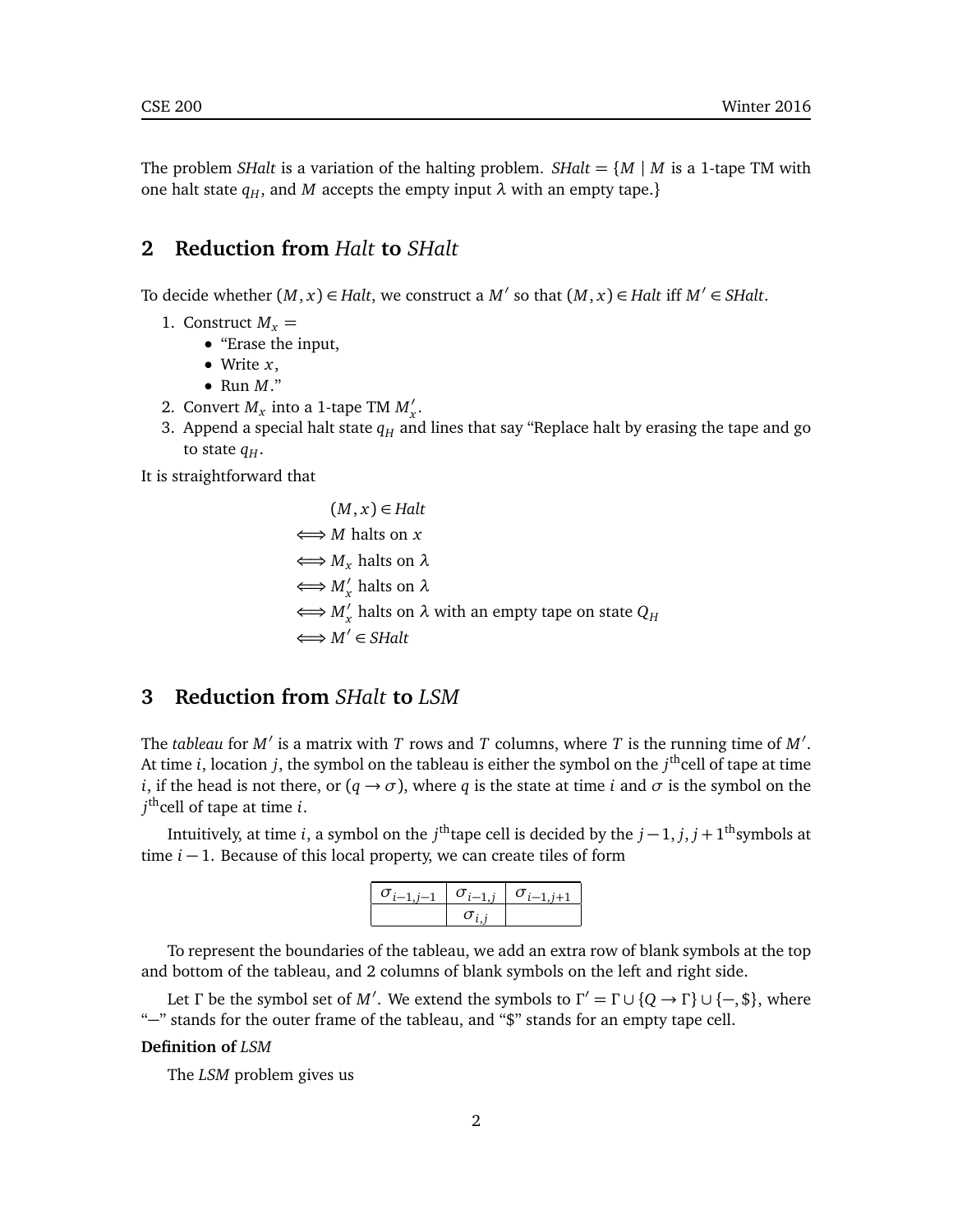- *Γ'*: set of symbols, including "–" (symbol for frame) and "\$" (symbol for empty tape cell).
- *L* of 2 × 3 matrices with entries from Γ'.

Question: Does there exist a  $(T+2) \times (T+4)$  matrix  $\tau$  with entries from  $\Gamma'$ , so that its first and last rows, first two and last two columns are all "–", and every 2 × 3 consecutive sub matrix of  $\tau \in \mathscr{L}$ ?

#### **Construction of sub-matrices**

First, we create sub-matrices for the top row of the tableau:

$$
\left(\begin{array}{ccc} - & - & - \\ - & - & q_0 \rightarrow \text{\$} \end{array}\right), \left(\begin{array}{ccc} - & - & - \\ - & (q_0 \rightarrow \text{\$}) & \text{\$} \end{array}\right), \left(\begin{array}{ccc} - & - & - \\ (q_0 \rightarrow \text{\$}) & \text{\$} \end{array}\right), \left(\begin{array}{ccc} - & - & - \\ \text{\$} & \text{\$} \end{array}\right), \left(\begin{array}{ccc} - & - & - \\ \text{\$} & \text{\$} \end{array}\right)
$$
\n
$$
\left(\begin{array}{ccc} - & - & - \\ \text{\$} & \text{\$} \end{array}\right), \left(\begin{array}{ccc} - & - & - \\ \text{\$} & \text{\$} \end{array}\right)
$$

Next, we create sub-matrices for the bottom row of the tableau.

$$
\left(\begin{array}{cccccc} - & - & (q_H \rightarrow \text{\$}) \\ - & - & - \end{array}\right), \left(\begin{array}{cccccc} - & (q_H \rightarrow \text{\$}) & \text{\$} \\ - & - & - \end{array}\right), \left(\begin{array}{cccccc} (q_H \rightarrow \text{\$}) & \text{\$} & \text{\$} \\ - & - & - \end{array}\right), \left(\begin{array}{cccccc} \text{\$} & \text{\$} & \text{\$} \\ - & - & - \end{array}\right)
$$
\n
$$
\left(\begin{array}{cccccc} \text{\$} & \text{\$} & - \\ - & - & - \end{array}\right), \left(\begin{array}{cccccc} \text{\$} & - & - \\ - & - & - \end{array}\right)
$$

Then, we create sub-matrices according to the rules of the TM.

No change at the current location:

$$
\left(\begin{array}{ccc}\n\sigma_1 & \sigma_2 & \sigma_3 \\
\sigma_1 & \sigma_2 & \sigma_3\n\end{array}\right)
$$

Tape head enters from the left (or from the right):

$$
\left(\begin{array}{ccc} \sigma_1 & \sigma_2 & \sigma_3 \\ (q \rightarrow \sigma_1) & \sigma_2 & \sigma_3 \end{array}\right), \left(\begin{array}{ccc} \sigma_1 & \sigma_2 & \sigma_3 \\ \sigma_1 & \sigma_2 & (q \rightarrow \sigma_3) \end{array}\right)
$$

Tape head is moving to the left:

$$
\begin{pmatrix}\n\sigma_1 & \sigma_2 & (q \to \sigma_3) \\
\sigma_1 & (q' \to \sigma_2) & \sigma_3'\n\end{pmatrix}, \begin{pmatrix}\n\sigma_1 & (q \to \sigma_2) & \sigma_3 \\
(q' \to \sigma_1) & \sigma_2' & \sigma_3'\n\end{pmatrix}, \begin{pmatrix}\n(q \to \sigma_1) & \sigma_2 & \sigma_3 \\
\sigma_1' & \sigma_2' & \sigma_3'\n\end{pmatrix}
$$

Tape head moving to the right is constructed symmetrically.

#### **Proof of correctness**

If  $\tau$  is any matrix with the blank frame, and all  $2 \times 3$  sub-matrices are in  $\mathcal{L}$ , then  $\mathcal{L}$  is the tableau for  $M'$  (inside a frame). Define  $\tau[i+1, j+2] = i^{\text{th}}$ time,  $j^{\text{th}}$ place of tableau for  $M'$ .

By induction on  $i$ , if  $j$  is within one of the position of tape head at time  $i$ , let  $j'$  be the position of the tape head at time *i*. The only possibilities is to have correct entries of tableau for  $i + 1$ .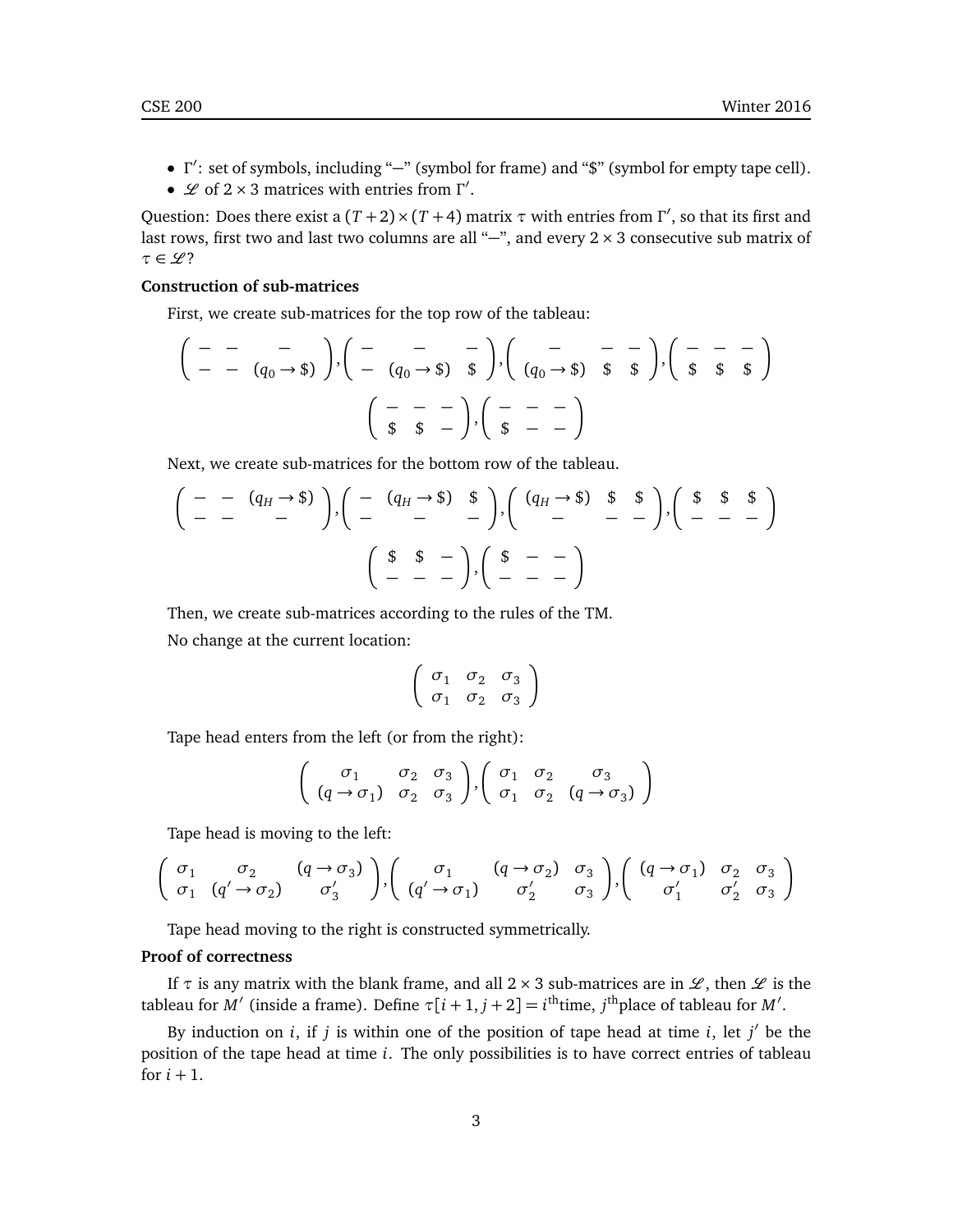The second row is the first row of the tableau. If the *i*<sup>th</sup>row is the *i*<sup>th</sup>row of the tabuleau, we look at where the tape head is at the *i*<sup>th</sup>step. From the construction above, the next row will have the corrrect symbols.

*M*<sup> $\prime$ </sup> halts on *λ* iff there exists a matrix with all 2 × 3 sub-matrices in *L*.

# **4 Reduction from** *LSM* **to** *Tiling*

Let  $a: \Gamma' \to \{0,1\}^k$  be a binary encoding of  $\Gamma'$  such that  $a(-) = 0^k$ , and for symbols  $\sigma$  other than "-",  $a(\sigma) \neq 0^k$ . For each matrix  $\begin{pmatrix} \sigma_1 & \sigma_2 & \sigma_3 \\ \sigma_1 & \sigma_2 & \sigma_3 \end{pmatrix}$ *σ*<sup>4</sup> *σ*<sup>5</sup> *σ*<sup>6</sup> λ , construct the following polygon: